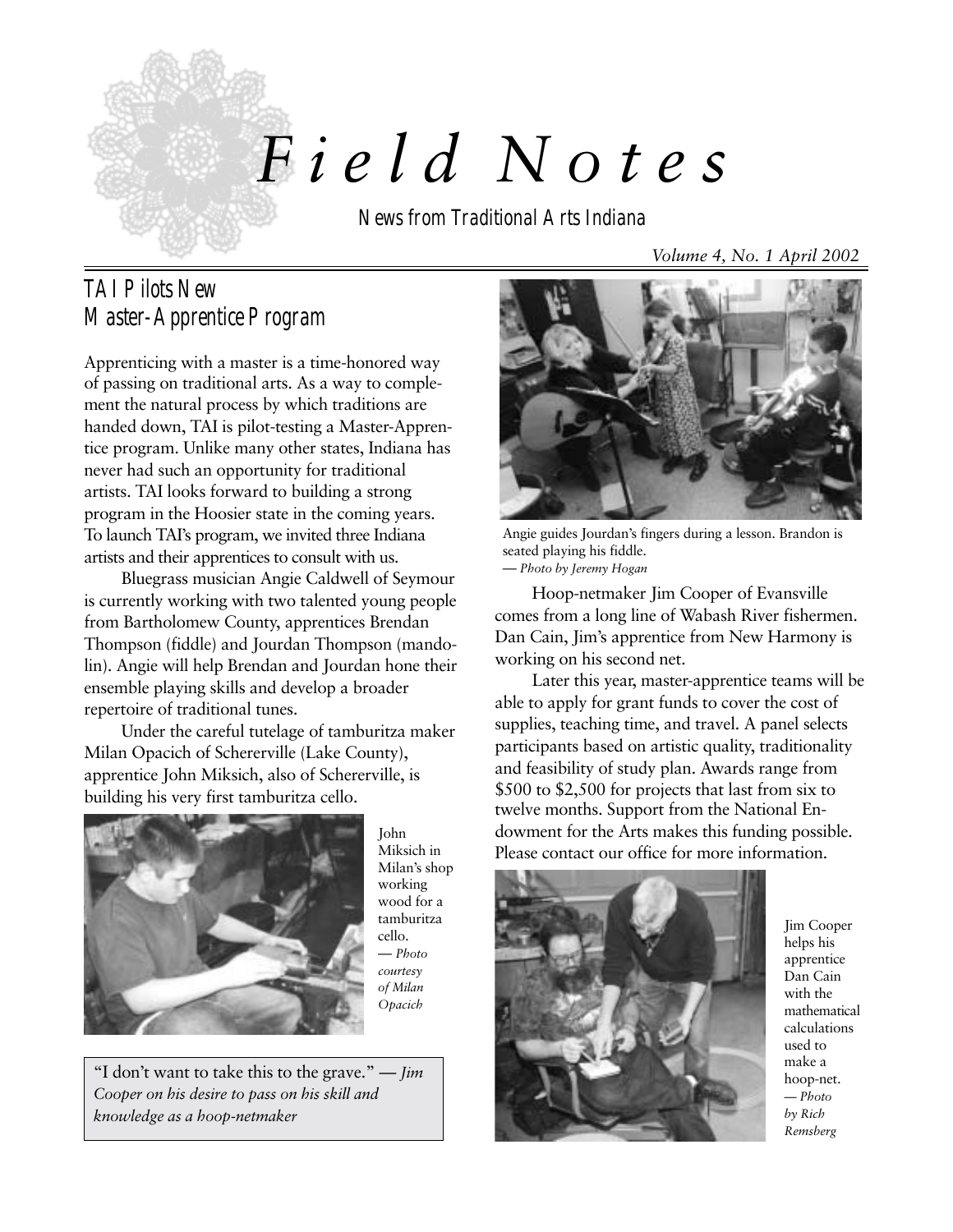# Credit for Getting Things Done

TAI's work with IU students stimulates spirited discussions ranging from distinctions between folklore and ethnomusicology to ethics, the politics of public presentation, and the advantages of grounding professional careers in folklore perspectives. In F497, the undergraduate folklore majors seminar, John McDowell and Inta Carpenter integrated hands-on experience with discussions of theory and methods. Two undergraduates are preparing a web-based slide show for TAI. An undergraduate folklore student earned 6 credits working through TAI to plan and produce a *Cinco de Mayo* celebration with a local arts agency. Students from other departments are also involved with TAI: telecom majors produced a video on saddlemaking and graduate students in a non-profit management class chose TAI for their case study.

# On the Road . . .

#### *Spring 2002 IHS/TAI Lyceum*

*From Burgoo to the Bottomlands: People and Place in Southwestern Indiana*

The spring 2002 Lyceum is an open invitation to experience cultural history through local foodways. With the help of resident advisors, we've identified a number of popular dishes in the southwestern corner of Indiana for lyceum participants to learn about and to taste: fiddlers, BBQ, burgoo, and brain sandwiches. Lyceum attendees also will have an



opportunity to try their hand at making a fiddler hoop-net or Japanese *origami*, hear about the secrets of smoked BBQ, and learn about life on a river bottom.

Neon sign at the Hilltop Inn tavern advertising burgoo. *— Photo by Erin Roth*

Butchering crew, many whom are residents of Union Township, pose for a photograph during a break in hog butchering at David Hauschild's farm. David (back row, left) is known for his delicious liver sausage. *Photo by Erin Roth*

In Master Classes scheduled for Saturday April 27, participants will learn about southern Indiana culture through hands-on experience and more intimate interaction with local experts. Class members may choose to learn the traditional art of making a catfish hoop-net and wooden shuttles from master netmaker Jim Cooper, study Wabash River ecology with fisheries biologist Tom Stefanavage, learn how to make flitters and kuchen from Florence Wannemuehler, or watch Jeff Wildeman and members of the Cookin' Dutchmen demonstrate sausage making.

A guided bus tour on Saturday, May 11 will highlight regional and ethnic cooking in southwestern Indiana. In addition to exploring sites in Vanderburgh County, the tour offers an opportunity to learn from local residents, observe traditional art demonstrations, and sample regional foods. Stops include Union Township, the rich fertile land of the Ohio River bottoms, an African American neighborhood to sample BBQ and learn about local African American history, West side businesses, a historic German Catholic church, and a century-old all-men's singing club, and lunch at the Hilltop Inn. Immediately following the tour,

Traditional Arts Indiana (TAI) is dedicated to expanding public awareness of Indiana's traditional practices and nurturing a sense of pride among Indiana's traditional artists. As a partnership of the Indiana Arts Commission (IAC) and the Indiana University (IU) Department of Folklore & Ethnomusicology, TAI works locally with individuals and organizations to promote and facilitate

cultural documentation and public programming. The National Endowment for the Arts, the IAC, IU and private donations support the work of TAI. For more information, contact Erin Roth, Manager, (812) 855-0418, tradarts@indiana.edu. www.indiana.edu/~tradarts. **The TAI Team** Ilze Akerbergs, Technical Assistant Beth Campbell, Muncie office

Erin Roth, Manager Velma Carmichael, Office Support Inta Carpenter, Director Dorothy Ilgen (IAC), Advisor Gayle Holtman (IAC) Liaison

*Fieldworkers 2002:* Ilze Akerbergs, Beth Campbell, Inta Carpenter, Erin Roth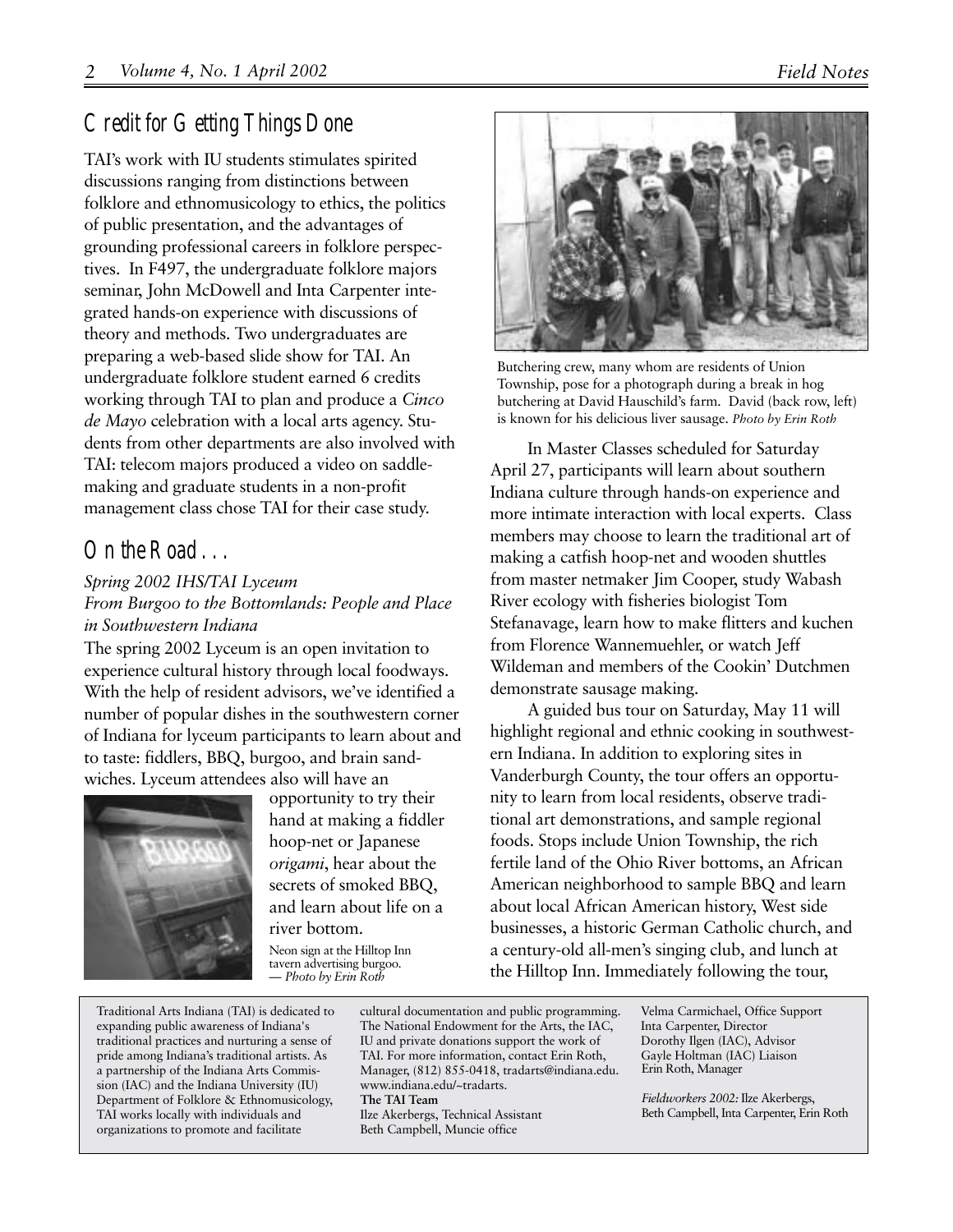participants will enjoy a traditional German meal and live polka music by the Rhein Valley Brass.

Local sponsors are the Arts Council of Southwestern Indiana, Historic Southern Indiana, and the Vanderburgh County Historical Society. For more information, visit Indiana Historical Society's website at www.indianahistory.org.



Playing clabber at Dogtown Tavern in Union Township. — *Photo by Erin Roth*

### From the Field ...

[Excerpt from Erin Roth's fieldnotes from her fieldwork in southwestern Indiana at the Dogtown Tavern in Union Township, a river bottom just south of Evansville. Dogtown Tavern is one of the stops on the Lyceum bus tour.]

A rainy, gray day. . . . I had made plans the day before to meet Rosie Mesker (a quilter from St. Agnes Catholic Church) for lunch. She was there along with Sharon Winiger (another quilter from St. Agnes) and their husbands. . . . They welcomed me to the table, handed me a menu and I decided quickly to order the catfish platter – fiddler platter. . . It was delicious. Batter-fried, but lightly. The fish was tender and perfect.

Before we finished, the clabber players began to filter in. They were a rowdy bunch. Greeted the people at my table with hearty handshakes and hands to shoulders. The four I ate with left and I was left with seven men who had come to play clabber.

They play weekly, but usually at one person's house, in the garage in the summer. And about twice a month at Dogtown, where on this day one person immediately ordered a round of beers for everyone, and they continued to take turns ordering. . . . Someone shook talcum powder in the middle of the

table to keep the old cards from sticking. And they began to play. Lots of joking, but concentration too. They played for quarters. A bad game would leave you with \$3 or \$4 less by the end of the night. So it wasn't big money. But they took it somewhat seriously anyway.

Clabber is played similarly to euchre. . . . They seemed to all have an intuitive sense about the cards – knew immediately what the other was thinking or why they'd laid what they laid. There was some table talk, which was allowed. And some chiding when one would make a mistake.

They've been playing together for about 25 years. Gerald Chipps said he's been playing for 60 years. One man said he learned as a six year old. Their love for the game was obvious. And what a great way to spend time together – now that they're retired they play during the day and not late into the night like they used to. They joked quite a bit with the cook, Joyce and with me – seemed to more as the beer flowed more freely. Some lit up cigars on that first round and worked on them throughout the afternoon.

## Creating, Changing, Renewing

#### *Portraits of Indiana's Traditional Artists: Jim Cooper – Catfish Hoop-Netmaker*

Jim Cooper grew up along the river. He fished with his father and uncle on the Wabash. Jim's father made nets but he learned most of what he knows from some of the best netmakers in southwestern Indiana. Catfish hoop-netmaking is a dying art. Many now use manufactured nets. Some sport fishing advocates say the nets are depleting the fish



too quickly. Jim believes that if you treat the river well, the river will treat you well.

Jim's nets are beautifully crafted. He pays careful attention not only to the functionality of his nets, but also to their

 Jim knits the throat of a hoop-net from inside the net. — *Photo by Rich Remsberg*